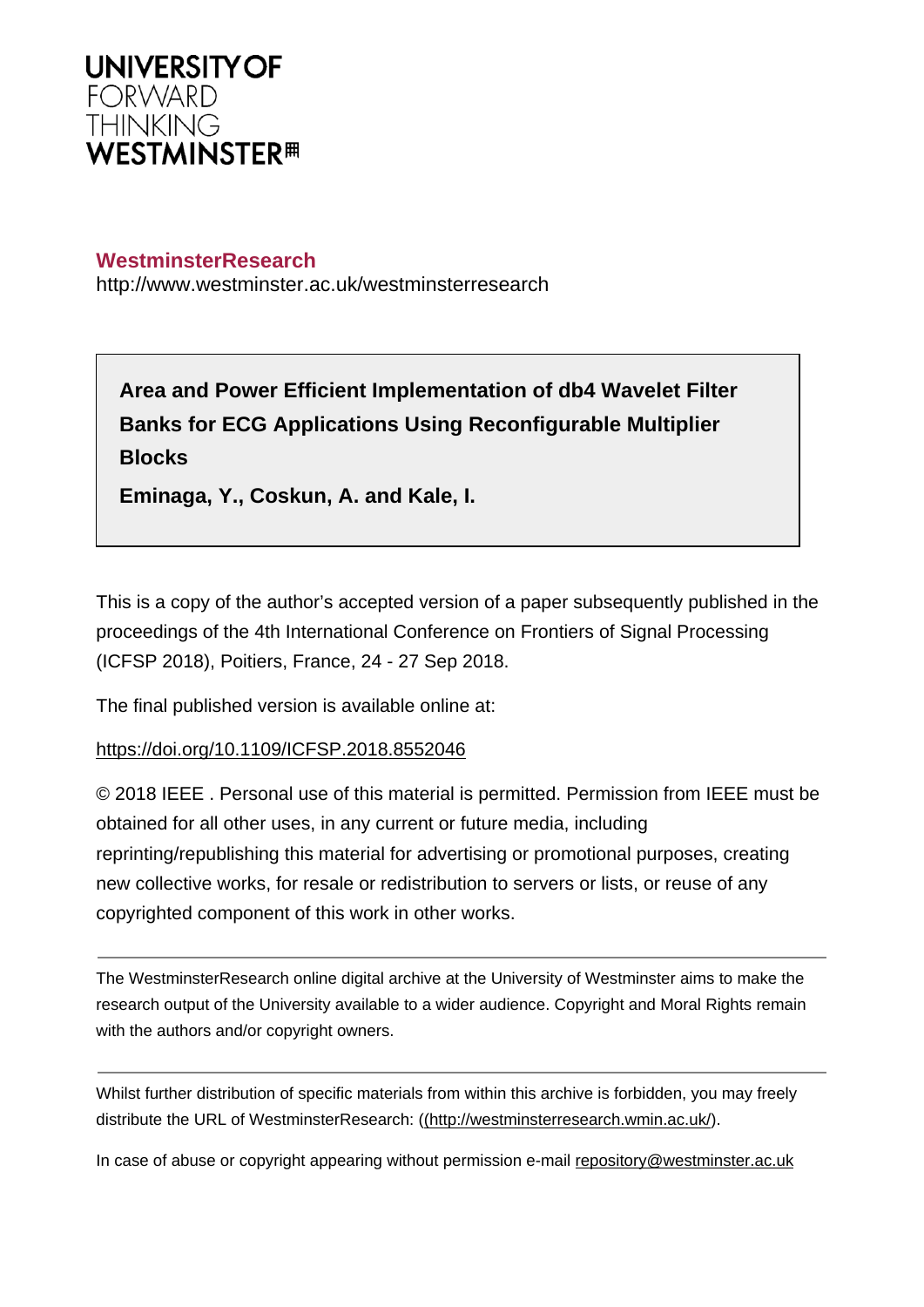# Area and Power Efficient Implementation of *db4* Wavelet Filter Banks for ECG Applications using Reconfigurable Multiplier Blocks

Yaprak Eminaga, Adem Coskun, and Izzet Kale

Applied DSP and VLSI Research Group, University of Westminster, London, W1W 6UW, United Kingdom Email: y.eminaga@my.westminster.ac.uk, a.coskun@westminster.ac.uk, kalei@westminster.ac.uk

*Abstract*—There is an increasing demand for wavelet-based real-time on-node signal processing in portable medical devices which raises the need for reduced hardware size, cost and power consumption. This paper presents an improved Reconfigurable Multiplier Block (ReMB) architecture for an 8-tap Daubechies wavelet filter employed in a tree structured filter bank which targets the recent Field-Programmable-Gate-Array (FPGA) technologies. The ReMB is used to replace the expensive and power hungry multiplier blocks as well as the coefficient memories required in time-multiplexed finite impulse response filter architectures. The proposed architecture is implemented on a Kintex-7 FPGA and the resource utilization, maximum operating frequency and the estimated dynamic power consumption figures are reported and compared with the literature. The results demonstrated that the proposed architecture reduces the hardware utilization by 30% and improves the power consumption by 44% in comparison to architectures with general purpose multipliers. Thus, the proposed implementation can be deployed in low-cost low-power embedded platforms for portable medical devices.

*Index Terms*—biosignal processing, Discrete Wavelet Transform, multiplierless, reconfigurable multiplier blocks, power analysis.

#### I. INTRODUCTION

Wearable biosignal acquisition systems with embedded digital signal processing capabilities have been a major research focus in the wireless long-term health monitoring field. The application of on-sensor signal processing is crucial due to its great potential for reducing the system power consumption, introducing robust and autonomous results, and decreasing the amount of data to be transmitted [1]. One dimensional Discrete Wavelet Transform (DWT) is extensively used in a wide range of biomedical signal processing applications including denoising, and feature extraction, and there has been a significant amount of studies in order to minimize the implementation cost and power dissipation of the DWT filter banks [2]–[4]. Most of this research is concentrated on the multiplier free design of the wavelet filters where either shift-add operations [4] or distributed arithmetic [5] is used to replace the constant multiplications i.e. multipliers. In the authors' previous work [2], an efficient multiplier free implementation of an 8-tap Daubechies (*db4*) wavelet filter using a ReMB was presented and was shown that the proposed design reduced the hardware complexity by 25% in comparison to conventional fixed point implementation using a General Purpose (GP) multiplier. In

this paper, a new ReMB design is proposed and implemented on an FPGA which utilizes modified and improved shiftadd networks, where the resource utilization and the power dissipation figures are presented. Section II introduces the preliminaries of the method used to design and implement the ReMB specific for 8-tap Daubechies filter coefficients. In addition, further details regarding the structure of the ReMB are shown in Section II. In Section III, resource utilization and estimation of power dissipation figures are demonstrated and compared with other *db4* implementations from the open literature. Finally, Section IV presents the conclusions.

## II. METHOD

The concept of ReMB employs efficient use of the Configurable Logic Blocks (CLBs) of the Xilinx FPGAs which are composed of Look-Up Tables (LUTs), registers, fast carrychain logic and wide multiplexers [6]. This technology is used to replace the multiple constant multiplications with more hardware and power efficient shift-add networks.

It is well known that a 1-bit full adder/subtracter (will be referred to as *adder* in the rest of this document) can be implemented using the dedicated carry-chain logic and an LUT to implement the remaining XOR gate. In [7], the authors proposed placement of a 2-to-1 multiplexer (2:1 mux) before a 1-bit adder where the output of the mux is connected to either one of the adder inputs. This multiplexer can be implemented inside the LUT which was used for the aforementioned XOR gate, thus no additional hardware is required. This new configuration of a 1-bit adder, adds reconfigurability to the design where two different results can be obtained with the same configuration and hardware resources. Each of the muxadder combinations are referred as *'basic structure'* and is presented in Fig. 1(a). An example of possible outcomes are also presented in Fig. 1 where  $S$  is the operation output,  $S_0$ is the mux select line that can be either 0 or 1,  $A$ ,  $B_0$  and  $B_1$ are the inputs and  $\leq < a$ 'represents the amount of hard-wired left shift to scale the corresponding inputs. In this particular configuration  $S_0$  is used as the carry-in input where  $S_0 = 0$ and  $S_0 = 1$  lead to an addition and a subtraction operation, respectively. Of course, the output and the behaviour of the adder can be altered by making minor modifications. Further details regarding this method can be found in [7]. Although this is a very efficient concept and still can be used for replac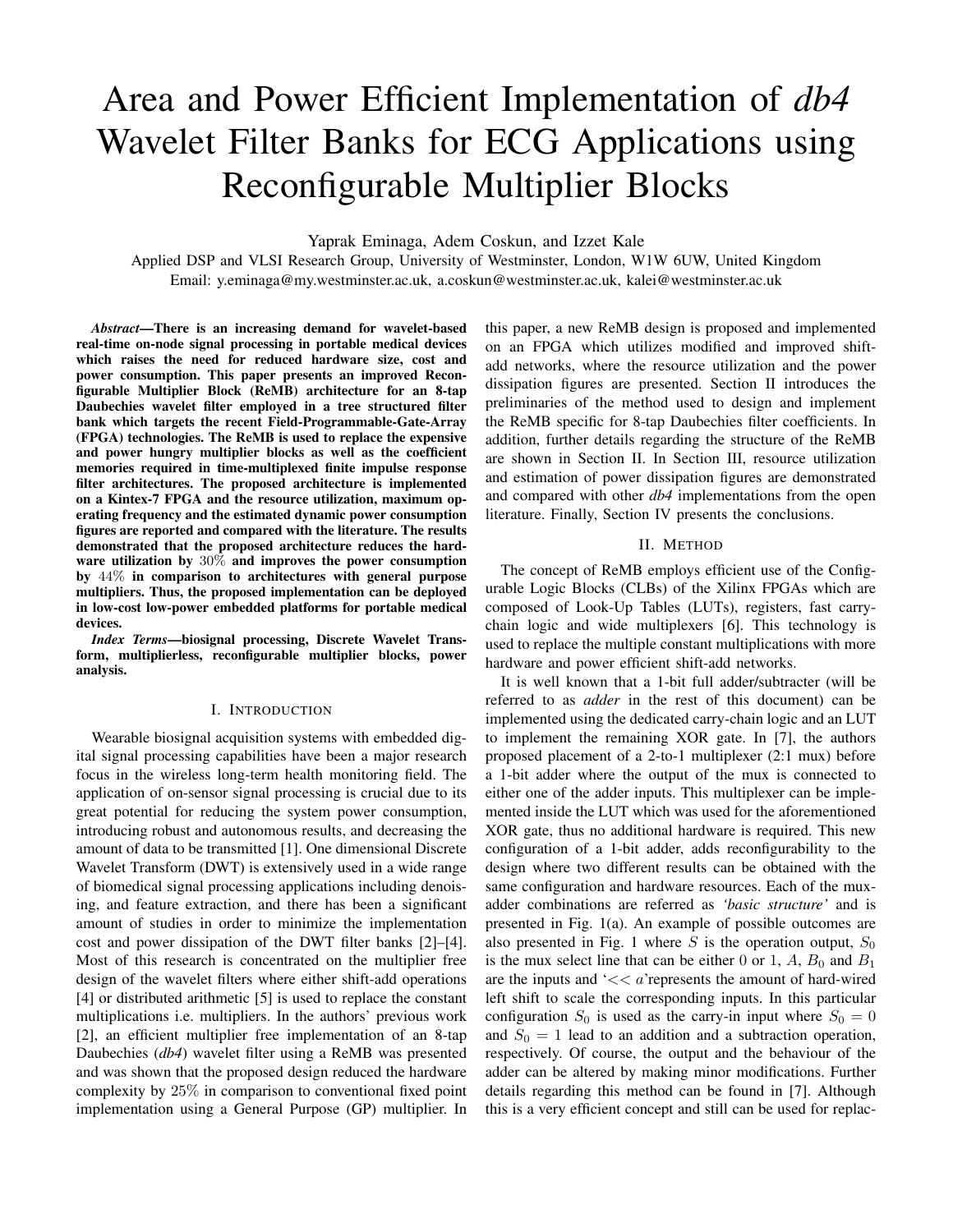ing constant multiplications with shift-add networks, it is outof-date since it was introduced for the Xilinx 4-series FPGAs which employed 4-input LUTs. In [2], the authors extended this method for the recent FPGAs which replace 4-input LUTs with 6-input ones, that led to the replacement of 2:1 muxes with 3:1 ones for no additional cost. This modification is presented in Fig. 1(b) where either one of the mux select lines  $S_0$  or  $S_1$  is used for controlling the operation of the adder and three different outcomes are obtained. This simple modification adds more reconfigurability to the *basic structure* to reduce the hardware complexity further, especially for high filter orders. However, this method can be further improved by using 4:1 muxes which have the same hardware requirements as the 3:1 muxes but with one additional input port. A 4:1 mux requires 6 input ports where two are for the select lines and 4 for the inputs. Since the 7-series FPGAs consist of only 6-input LUTs, an extra one input will cause utilization of an additional LUT, which is not desired. Therefore, one of the inputs of the mux must be shared amongst others. Although input sharing might seem as redundant and unnecessary, it actually provides more reconfigurability to the design. This is due to the fact that the select lines of the muxes are also used for controlling the operation of the adder as addition or subtraction. This enables the full utilization of the FPGA blocks which in turn further reduces the hardware usage. Fig. 1(c) demonstrates the proposed *basic structure* which can achieve four different outputs with three distinct inputs as opposed to three outputs which was presented in [2].

A set of coefficients can be implemented by interconnecting



Fig. 1. Basic structures with (a) 2:1 mux [7] (b) 3:1 mux [2] and (c) 4:1 mux.

| TABLE I                                                           |  |
|-------------------------------------------------------------------|--|
| FIXED-POINT (11-BIT) db4 WAVELET FILTER COEFFICIENTS, THEIR ADDER |  |
| DEPTHS AND SHIFT-ADD FORMAT USED TO DESIGN THE PROPOSED REMB.     |  |

| <b>Fixed-point</b> | 77, | <b>bbO</b>   | Adder<br>Depth              | Shift-Add               |
|--------------------|-----|--------------|-----------------------------|-------------------------|
| 0.0107421875       | 11  | 11           | $\overline{c}$              | $2^2(2+1)-1$            |
| 0.033203125        | 34  | 17           |                             | $2(2^4-1)$              |
| 0.03125            | 32  | 1            | $\Omega$                    | 2 <sub>0</sub>          |
| 0.1875             | 192 | $\mathbf{3}$ |                             | $2^6(2+1)$              |
| 0.0283203125       | 29  | 29           | $\mathcal{D}_{\mathcal{L}}$ | $2^2(4+1) + (2^3+1)$    |
| 0.630859375        | 646 | 323          | $\mathfrak{D}$              | $2(2^6(4+1)+(2+1))$     |
| 0.71484375         | 732 | 183          | $\mathfrak{D}$              | $2^2(2^6(2+1)-(2^3+1))$ |
| 0.23046875         | 236 | 59           | $\overline{c}$              | $2^2(2^2(16-1)-1)$      |

the *basic structures*, given in Fig. 1(c); in chain (i.e. horizontally cascaded) and tree forms (i.e. inputs of a mux connected to the output of another basic structure). For example, cascade of two basic structures provides an output set of 16 (4  $\times$  4) coefficients. Thus for a coefficient set of 8, two *basic structures* is sufficient. However, the number of adders required by each coefficient is also a vital parameter while designing a ReMB which determines the minimum number of adders in each path from the input to the output of the ReMB as well as the quantity of basic structures to be used. Thus, the number of coefficients and the minimum number of adders for each coefficient must be determined.

# *A. Design of Reconfigurable Multiplier Block for db4 filter coefficients*

The coefficient word-length plays a significant role in the design of the ReMBs since the structure of the multiplier block depends on the desired coefficient precision. Longer wordlengths result in increased number of adders and thus, higher resource utilization. On the other hand, insufficient number of bits will deteriorate the filter characteristics and operation. In order to achieve the minimum possible coefficient wordlength retaining the desired wavelet filter characteristics, the impact of the precision loss is measured by comparing the floatingpoint and fixed-point filter responses in terms of quantization noise power. Therefore, for this study, the filter coefficients are quantized to 11-bit (10 fractional bits and one sign bit) which results in -68 dB of filter response mismatch and retains the filter operation as well as the scaling and wavelet functions. Prior to designing the ReMB, the aforementioned coefficients are scaled with  $2^{10}$  in order to have integer ( $\mathbb{Z}$ ) values and are listed in Table I.

The lowpass and highpass *db4* filters employed both in the decomposition and reconstruction Filter Bank (FB) are power complimentary which states that both filters have the same coefficients but with alternating signs. Thus, there are only eight distinct coefficients and the same ReMB structure can be used for both filters with an additional 2:l mux at the ReMB output to select between positive and negative coefficients. First of all, the adder depth, which is the minimum number of adders in a path from the input of the ReMB to its output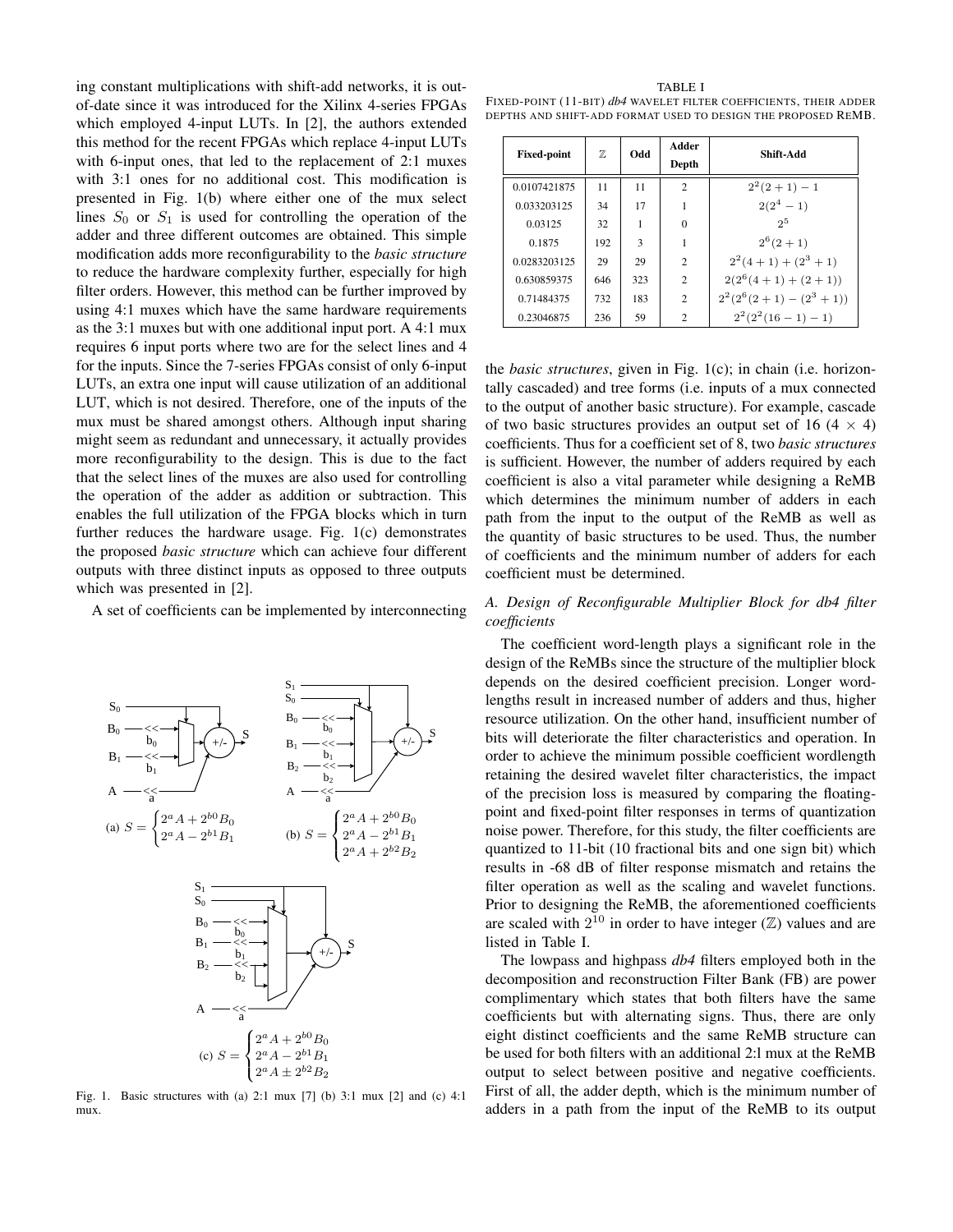

Fig. 2. The ReMB designed for *db4* wavelet filters.

[7], is calculated for all eight coefficients and they are as illustrated in Table I. Although the maximum adder depth is two, a minimum of three adders are required to obtain each coefficient, thus three basic structures are interconnected and the least significant bits of the mux select lines are used as carry-ins to control the adder operation. The final structure for the ReMB is presented in Fig. 2.

## *B. DWT Filter Bank Architecture*

Biomedical signals have frequency bands upto a few kHz, hence they require comparably slow operating frequencies. Recent FPGAs can operate at upto a few GHz, therefore timemultiplexed architectures can be easily used and this way hardware utilization of the DWT FB can be massively reduced. A conventional time-multiplexed Tap-Delay Line (TDL) filter is composed of an input memory, a coefficient memory and a single Multiply-Accumulate unit with a GP multiplier [2], whereas in this study the GP and the coefficient memory are replaced by the proposed ReMB given in Fig. 2. Here, two tree structured 1-level analysis FBs are implemented where time-multiplexed TDL Finite Impulse Response (FIR) filter structures employing a GP multiplier and the proposed ReMB are used for the lowpass  $(g(k))$  and the highpass  $(h(k))$  *db4* filters. The architecture of the FIR filter with a ReMB and the implemented FB are as shown in Fig. 3. In the case of *db4* filters, the time-multiplexed TDL architecture will operate sequentially and the filter will provide an output once every eight clock cycle. The proposed ReMB produces the intermediate results of input and coefficient multiplication at each clock cycle which eliminates the need for a coefficient memory. For the implementation, quantization is not applied to the internal arithmetic of the ReMB in order to retain the highest precision. The filter output is then truncated to discard the fractional part and scaled down by  $2^{-10}$ . For validating the proposed structure, an 8-bit ElectroCardioGram (ECG) data obtained from the MIT-BIH Arrhythmia database is fed to the FB where the ReMB , accumulator and filter outputs are 19-, 20- and 10-bit, respectively.

TABLE II SELECT LINE (S0:S4) VALUES FOR MULTIPLEXERS GIVEN IN FIGS.2 AND 3 TO GENERATE THE LOWPASS ANALYSIS FILTER COEFFICIENTS.

|          | Z      | $S_0$            | $S_2$<br>$S_1$ |                  | $S_3$            | $S_{4-g}$      |
|----------|--------|------------------|----------------|------------------|------------------|----------------|
| $h_0$    | $-11$  | 1                | 1              | 1                | $\boldsymbol{0}$ |                |
| $h_1$    | 34     | $\boldsymbol{0}$ | $\mathbf{0}$   | 1                | 1                |                |
| $_{h_2}$ | 32     | 3                | X              | 3                | 0                |                |
| $h_3$    | $-192$ | 3                | 1              | $\overline{c}$   | 0                | $\overline{0}$ |
| $h_4$    | $-29$  | $\overline{c}$   | $\mathbf{0}$   | $\boldsymbol{0}$ | 0                |                |
| $h_5$    | 646    | $\boldsymbol{0}$ | $\mathbf{0}$   | $\overline{c}$   | 1                | $\overline{0}$ |
| $h_6$    | 732    | $\overline{2}$   | 1              | $\overline{c}$   | $\overline{2}$   |                |
| $_{h7}$  | 236    | 1                | 3              |                  | $\overline{2}$   | $\mathbf{0}$   |

## *C. Controller*

The controller is simply an up-counter followed by a decoder where the counter generates the address to control the input memory and the decoder decodes these addresses to generate the mux select lines. Table II presents the select line values required to generate the lowpass filter  $(g(k))$ coefficients.  $S_0$ :  $S_3$  corresponds to the select lines of the muxes given in Fig. 2 and  $S_{4-g}$  is the mux at the output of the ReMB given in Fig. 3. Select line values 0, 1, 2, and 3 choose the mux input from top to bottom, 0 and 3 selecting top and bottom input, respectively, where X is a *Don't Care* indicating that the muxes and adders are not employed in the generation of the corresponding coefficient.

## III. HARDWARE VALIDATION AND COST ASSESSMENT

For hardware validation, cost assessment and performance evaluation the aforementioned filter bank architectures are designed using the System Generator for DSP in the Matlab/Simulink environment and are synthesized and implemented on a Kintex-7 (xc7k325tffg900) FPGA with Vivado v16.2. In order to, validate the performance of the system, 8-bit ECG dataset from the MIT-BIH Arrhythmia database are used. The resource utilization for both filter banks are presented in Table III in terms of, LUTs, Registers, Adders and Multipliers.



Fig. 3. One level analysis filter bank comprised of a lowpass  $(g(k))$  and highpass  $(h(k))$  time-multiplexed TDL filters as well as the input memory and the controller.